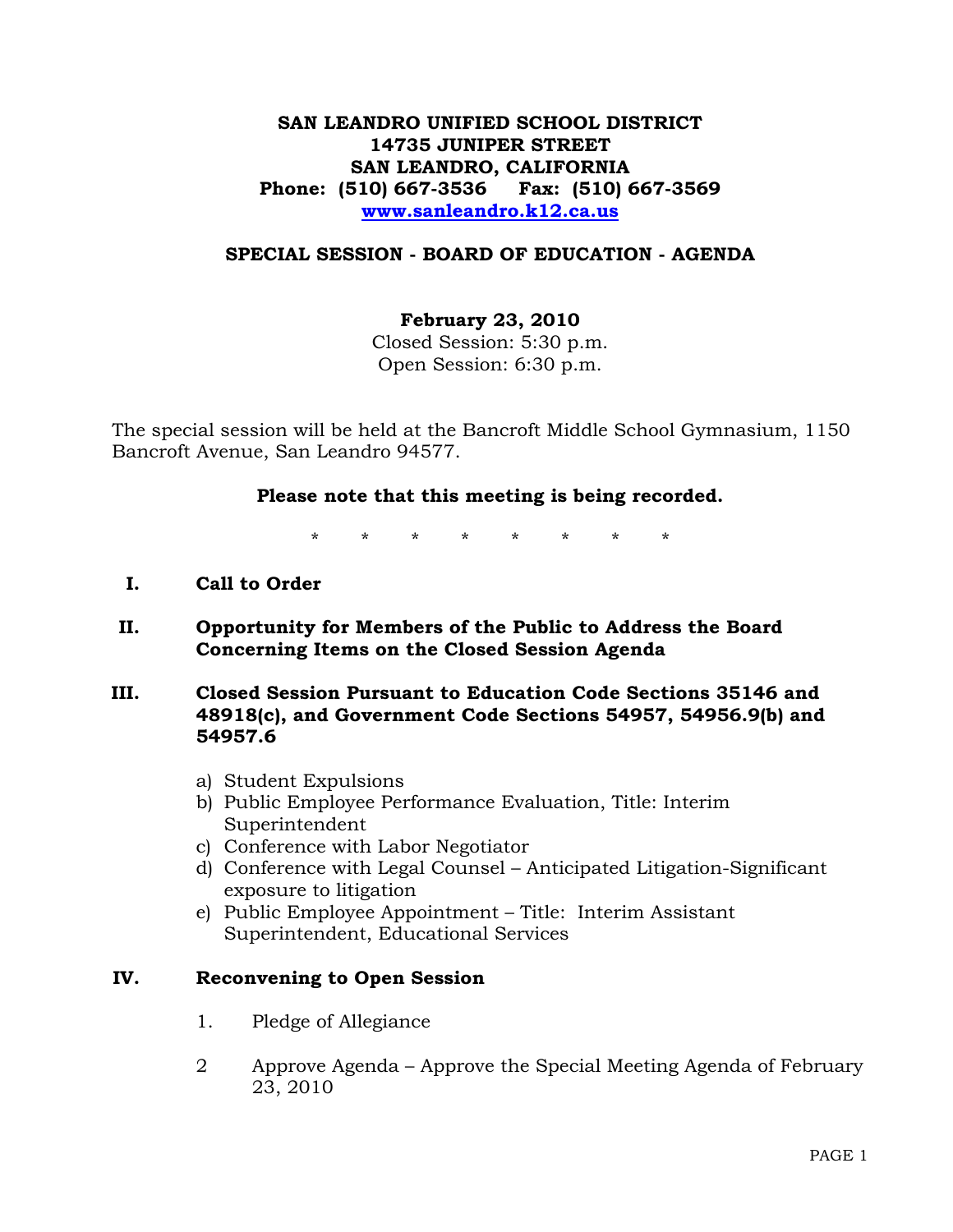3. Legal Statement Concerning Suggestions and Comments on Agenda/Non-Agenda Items

Members of the audience who wish to address the Board are asked to complete the yellow card available at the entrance and submit it to the Board's Administrative Assistant. Speakers who have completed the card will be called when the item is reached on the agenda or, for non-agenda items, during the Public Testimony. Cards are to be turned in before the item is reached on the agenda. Please note that this meeting is being recorded.

State law prohibits the Board of Education from taking any action on or discussing items that are not on the posted agenda except to A) briefly respond to statements made or questions posed by the public in attendance; B) ask questions for clarification; C) provide a reference to a staff member or other resource for factual information in response to the inquiry; or D) ask a staff member to report back on the matter at the next meeting and/or put it on a future agenda. (Government Code Section 54954.2(a))

# **V. CONSENT ITEMS**

These items are considered routine and may be enhanced by a single motion. At the request of any member of the Board, any items on the consent agenda shall be removed and given individual consideration for action as a regular agenda item.

Human Resources

| $2.1-C$<br>Acceptance of                                    | <b>Staff Recommendation:</b><br>Accept Personnel Report as submitted.                                                                                                                                                                                                   |  |           |           |
|-------------------------------------------------------------|-------------------------------------------------------------------------------------------------------------------------------------------------------------------------------------------------------------------------------------------------------------------------|--|-----------|-----------|
| Personnel Report                                            | Motion Second                                                                                                                                                                                                                                                           |  |           | Vote      |
| <b>Educational Services</b>                                 |                                                                                                                                                                                                                                                                         |  |           |           |
| $3.1-C$<br>Recommendation to<br>Terminate from<br>Expulsion | <b>Staff Recommendation:</b><br>Approve the termination of the expulsions<br>order for students whose current<br>whereabouts is unknown and/or who are at<br>least eighteen years of age and have had<br>four or more years to complete their high<br>school education. |  |           |           |
|                                                             |                                                                                                                                                                                                                                                                         |  | E73-05/06 | E18-07/08 |
|                                                             |                                                                                                                                                                                                                                                                         |  |           |           |

Motion Second Vote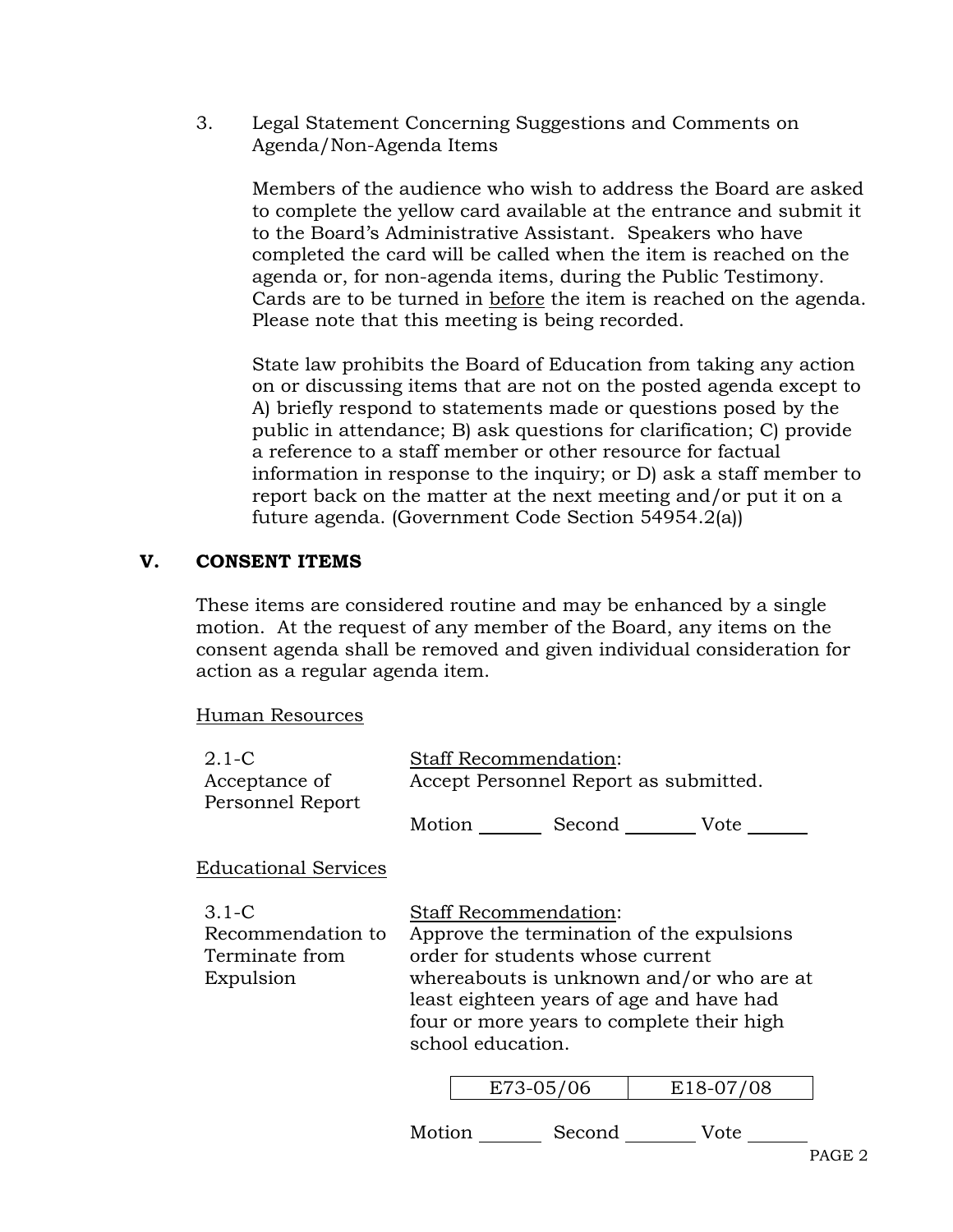| $3.2\text{-C}$    | <b>Staff Recommendation:</b>               |
|-------------------|--------------------------------------------|
| Recommendation to | Approve the termination of the expulsion   |
| Terminate from    | order for students who have graduated from |
| Expulsion         | the ACOE Community Day School Program      |
|                   | or Camp Sweeney (Juvenile Hall).           |

|        | E23-07/08 | E03-08/09 |  |
|--------|-----------|-----------|--|
| Motion | Second    | Vote      |  |

3.3-C Recommendation for Readmission from Expulsion

Staff Recommendation:

Approve the recommendation from the Director of Student Support Services for readmission from expulsion for students who have satisfactorily completed the terms of his/her rehabilitation plan and are eligible to return to a comprehensive program.

| E41-05/06 | *EOD02-08/09 E12-08/09 |                |
|-----------|------------------------|----------------|
| E17-07/08 | E08-08/09              | $*FOD02-09/10$ |

**\***Expelled from another school district

Motion Second Vote

3.4-C

Recommendation to

Expulsion Order of Students who Have

Continue the

Left the San Leandro Unified School District – Unable to Verify

success of

Expulsion Order

Staff Recommendation:

Approve the recommendation from the Director of Student Support Services for continuation of the expulsion order for those student who have left the San Leandro Unified School District and we were unable to verify the success of their expulsion order.

| E37-05/06 | $E$ 24-06/07 | E15-08/09    |
|-----------|--------------|--------------|
| E59-05/06 | E03-07/08    | *EOD03-08/09 |
| E24-05/06 | E01-08/09    | $E10-09/10$  |

**\***Expelled from another school district

Motion Second Vote \_\_\_\_\_\_

PAGE 3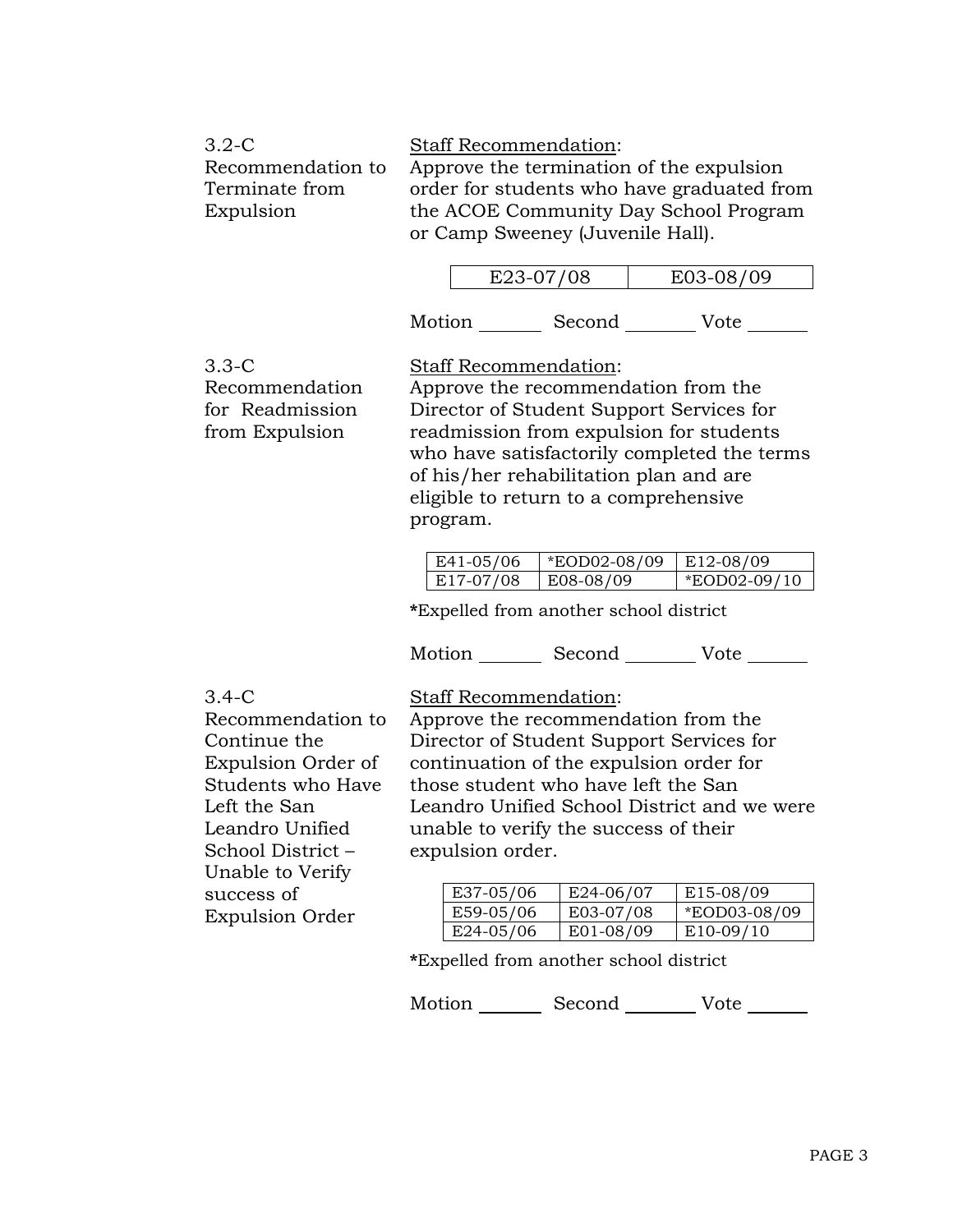| $3.5-C$<br><b>Consultant Contract</b><br>Agreement between<br>San Leandro Unified<br>School District and<br>Joaquin A. Newman<br>for the 2009-2010<br>School Year at | <b>Staff Recommendation:</b><br>Approve the Consultant Contract Agreement<br>between San Leandro Unified School<br>District and Joaquin A. Newman for the<br>2009-2010 School Year at Lincoln<br>Alternative High School. |
|----------------------------------------------------------------------------------------------------------------------------------------------------------------------|---------------------------------------------------------------------------------------------------------------------------------------------------------------------------------------------------------------------------|
| Lincoln Alternative<br>High School                                                                                                                                   | Motion<br>Second<br>Vote                                                                                                                                                                                                  |

## **VI. Public Testimony on Non-Agenda Items**

Members of the audience, who wish to address the Board, please complete the yellow card available at the entrance and submit it to the Board's Administrative Assistant. Cards are to be turned in before the item is reached on the agenda.

## **VII. PRESENTATION**

Staff will provide the Board with budget information as it relates to the following:

- Brief review of prior meeting consensus items
- Update from the February 10th Budget Advisory Committee
- Finance Committee recommended reductions
- Tier III funding
- Budget timeline

## **VIII. CONFERENCE ITEM**

These items are submitted for advance planning and to assist the Board in establishing future agenda items. The board may, however, take action on the following:

## Business Operations

| 4.1-CF               | <b>Staff Recommendation:</b>                  |        |      |  |
|----------------------|-----------------------------------------------|--------|------|--|
| Discuss and          | The Board will discuss and approve a final    |        |      |  |
| Approve a Final      | list of reductions for 2010-2011 required for |        |      |  |
| List of Budget       | the District to meet its statutory deadlines. |        |      |  |
| Reductions for       |                                               |        |      |  |
| 2010-2011            |                                               |        |      |  |
| Required for the     |                                               |        |      |  |
| District to meet its |                                               |        |      |  |
| Statutory            |                                               |        |      |  |
| Deadlines            | Motion                                        | Second | Vote |  |